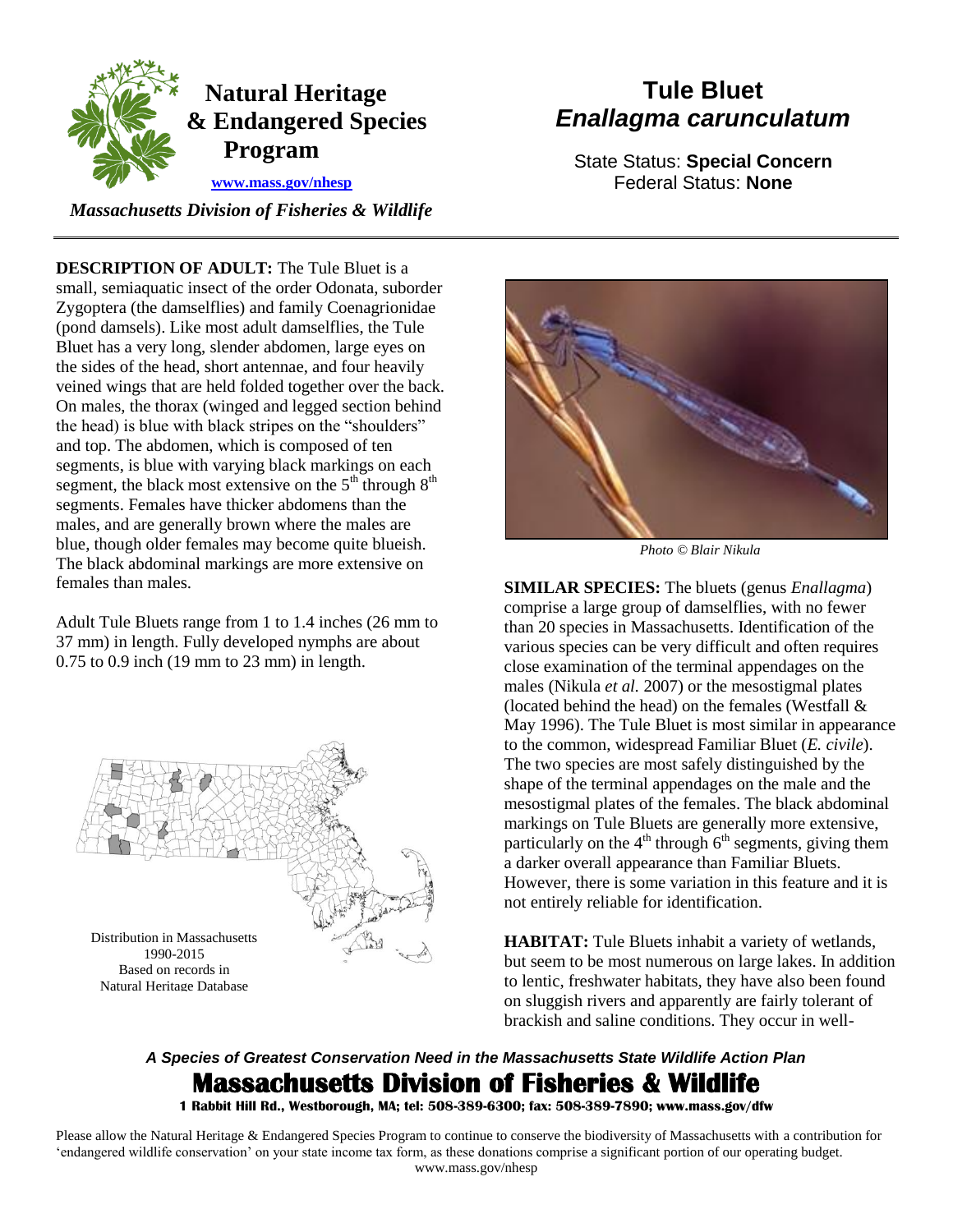vegetated wetlands as well as at sites where emergent vegetation is sparse.

The nymphs are aquatic and live among aquatic vegetation and debris. The adults inhabit emergent vegetation along the shore and nearby uplands.

**LIFE HISTORY/BEHAVIOR:** Although little has been published specifically on the life history of the Tule Bluet, it is likely similar to other, better-studied species in the genus. All odonates have three life stages: egg, aquatic nymph, and flying adult. The nymphs are slender with three leaf-like appendages extending from the end of the body which serve as breathing gills. They have a large, hinged lower jaw which they are able to extend forward with lightning speed. This feature is used to catch prey, the nymph typically lying in wait until potential prey passes within striking range. They feed on a wide variety of aquatic life, including insects and worms. They spend most of their time clinging to submerged vegetation or other objects, moving infrequently. They transport themselves primarily by walking, but are also capable of swimming with a sinuous, snake-like motion.

Tule Bluets have a one-year life cycle. The eggs are laid in late summer and probably hatch in the fall. The nymphs develop over the winter and spring, undergoing several molts. In early to mid-summer the nymphs crawl up on emergent vegetation and begin their transformation into adults. This process, known as emergence, typically takes a couple of hours or less, after which the newly developed adults (tenerals) fly weakly off to upland areas where they spend several days or more feeding and maturing. The young adults are very susceptible to predators, particularly birds, ants, and spiders; mortality is high during this stage of the life cycle. The adults feed on a wide variety of smaller insects which they typically catch in flight.

When mature, the males return to the wetlands where they spend most of their time searching for females. When a male locates a female, the male attempts to grasp her behind the head with the terminal appendages at the end of his abdomen. If the female is receptive, she allows the male to grasp her, then curls the end of her abdomen up to the base of the male's abdomen where his secondary sexual organs ("hamules") are located. This coupling results in the heart-shaped tandem formation characteristic of all odonates. This coupling

lasts for a few minutes to an hour or more. The pair generally remains stationary during this mating but, amazingly, can fly, albeit weakly, while coupled.

Once mating is complete, the female begins laying eggs (ovipositing) in emergent grasses and rushes, using the ovipositor located on the underside of her abdomen to slice into the vegetation and deposit eggs. Although the female occasionally lays eggs alone, in most cases the male remains attached to the back of the females head. This form of mate-guarding is thought to prevent other males from mating with the female before she completes egg-laying. The adult's activities are almost exclusively limited to feeding and reproduction, and their life is short, probably averaging only three to four weeks for small damselflies like the Tule Bluet.

**RANGE:** The Tule Bluet has a wide distribution across Canada and northern and western United States, with records from Nova Scotia and New Brunswick west to British Columbia and south to Maryland, Kansas, and California. It is most common in the western portions of its range.

#### **POPULATION STATUS IN MASSACHUSETTS:**

The Tule Bluet is listed as a Species of Special Concern in Massachusetts. Most Massachusetts sites are sparsely vegetated lakes or reservoirs, though the species also occurs on the Connecticut River. At some sites, particularly in Berkshire County, large populations have been found. There is only one historical record for Tule Bluet in the Massachusetts, with all other occurrences post-1970; whether this indicates a population increase and range expansion in the state or simply reflects increased observer effort is unclear.

# **MANAGEMENT RECOMMENDATIONS:** Threats

to Tule Bluet populations in Massachusetts are similar to those facing other odonates and, indeed, most wetland fauna. These threats include disturbance from human recreational activities, destruction of habitat for residential and other uses, contamination from herbicides, insecticides, and highway run-off, and alteration of water levels through water pumping or other activities. Management should focus on maintaining water quality, protecting wetlands and adjoining upland buffers (crucial to maturing adults), controlling road run-off, limiting the application of herbicides and insecticides, and maintaining sufficient water levels. Fortunately, Tule Bluets appear to be

#### *A Species of Greatest Conservation Need in the Massachusetts State Wildlife Action Plan*

Please allow the Natural Heritage & Endangered Species Program to continue to conserve the biodiversity of Massachusetts with a contribution for 'endangered wildlife conservation' on your state income tax form, as these donations comprise a significant portion of our operating budget. www.mass.gov/nhesp